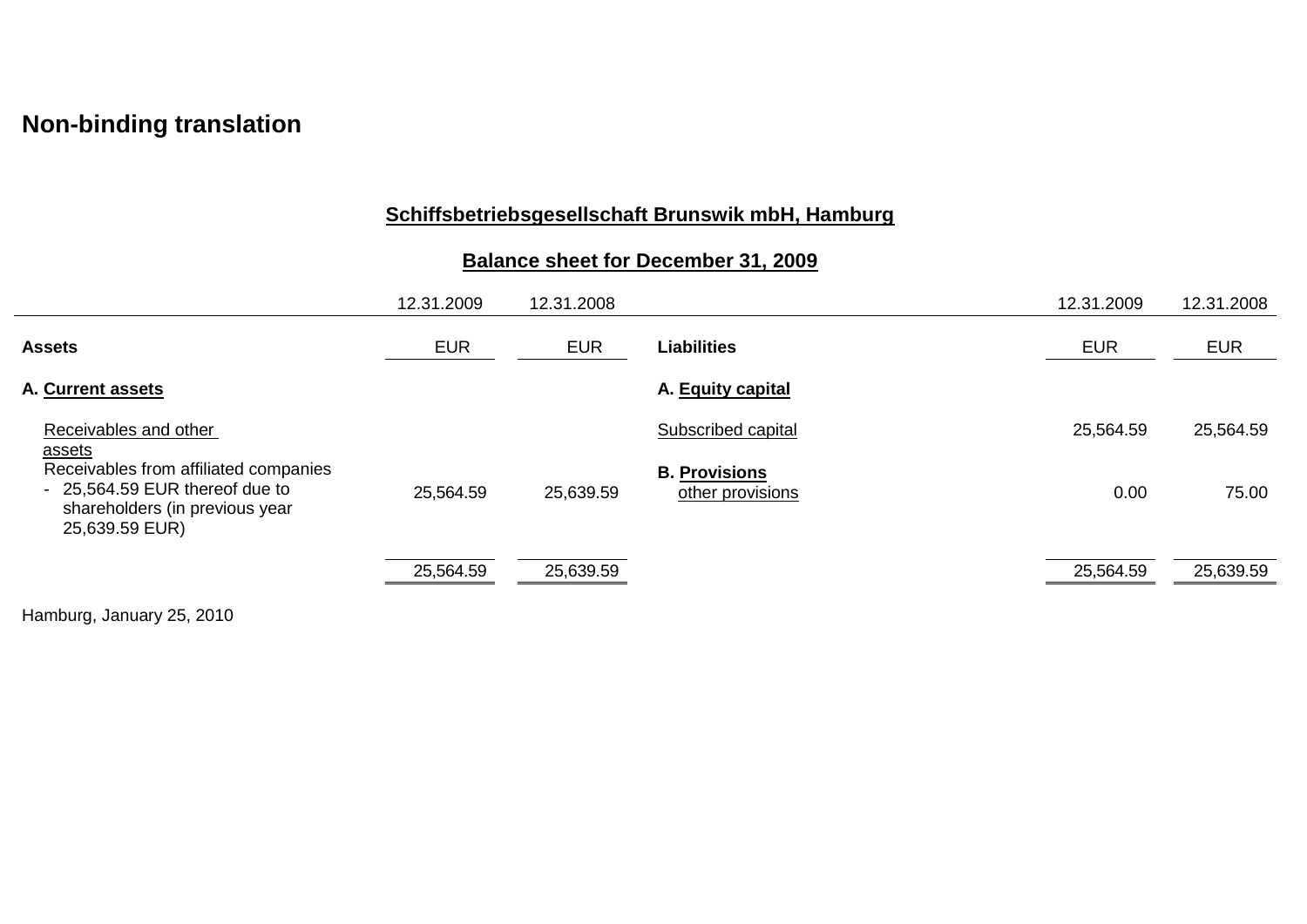# Schiffsbetriebsgesellschaft Brunswik mbH, Hamburg Income statement for period from January 1 to December 31, 2009

|    |                                                                                   | 2009       | 2008       |
|----|-----------------------------------------------------------------------------------|------------|------------|
|    |                                                                                   | <b>EUR</b> | <b>EUR</b> |
| 1. | Other operating income                                                            | 17.36      | 39.15      |
| 2. | Other operating expenditures                                                      | 543.44     | 1,515.46   |
| 3. | Other interest and similar revenues                                               | 905.00     | 902.50     |
|    | of that 905.00 EUR from affiliated companies<br>(in the previous year 902.50 EUR) |            |            |
| 4. | Depreciation of financial assets and securities of the<br>current assets          | 0.00       | 24.89      |
| 5. | Profit transferred on the basis of profit and loss<br>transfer agreement          |            |            |
|    | carried over coverage of loss                                                     | 0.00       | 598.70     |
|    | transferred profit                                                                | $-378.92$  | 0.00       |
|    | annual net income                                                                 | 0.00       | 0.00       |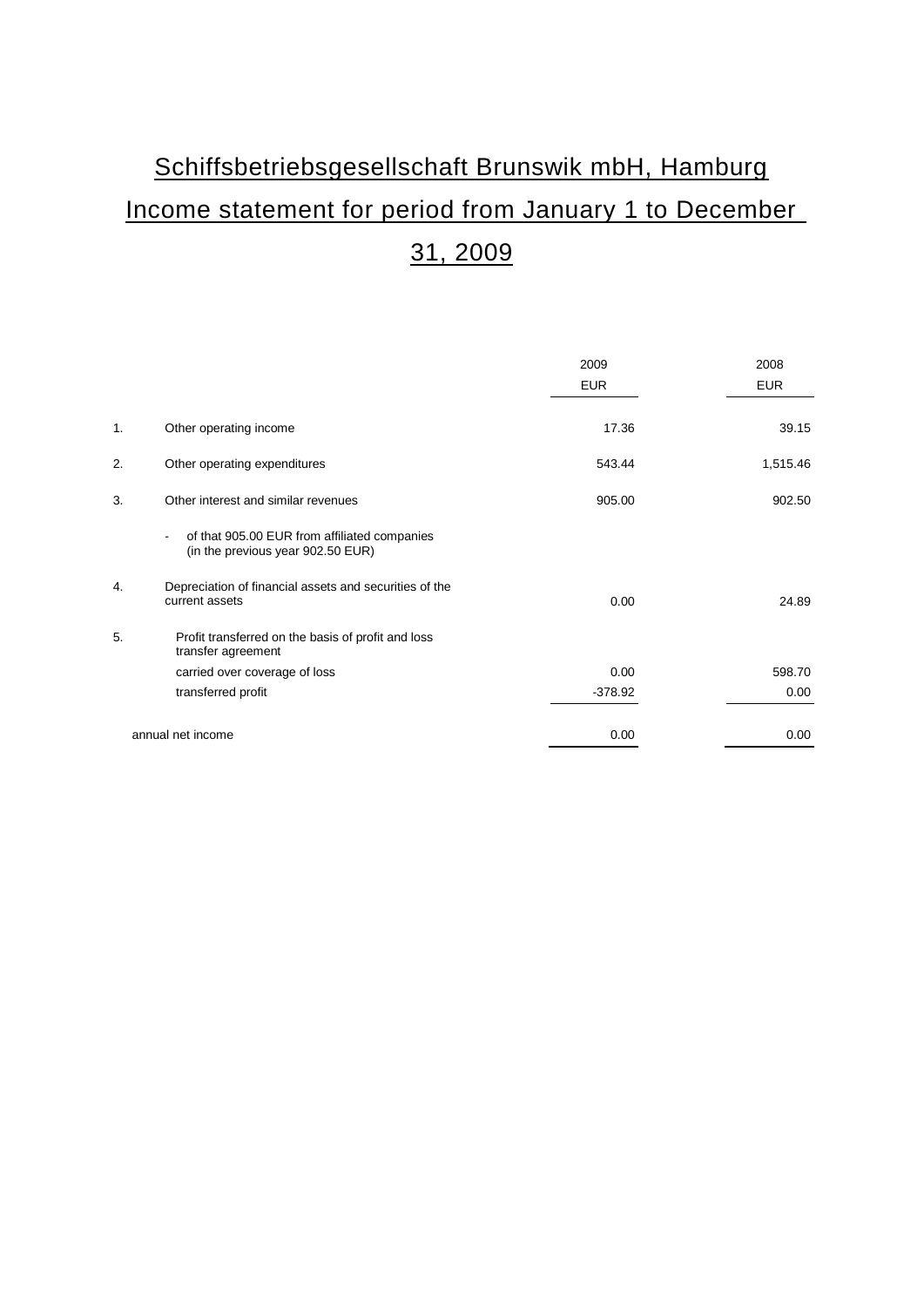# Schiffsbetriebsgesellschaft Brunswik mbH, Hamburg

### Appendix for the financial year 2009

#### **Shareholders**

Deutsche Bank AG, Frankfurt am Main

#### **Bodies of the company**

- a) the Meeting of Shareholders<br>b) the Board of Managers
- the Board of Managers

#### **Board of Managers**

Bernd Baggendorf, bank clerk, Hamburg Ralf Bedranowsky, bank clerk, Hamburg (since 09.08.2009) Tilman Stein, bank attorneys, Hamburg

#### **Corporate law relationships**

A control and profit-transfer agreement has existed between SHL (parent company) and Brunswik (subsidiary) since April 20, 1985. In addition there has been an agreement since September 20, 1985, on interest-free financing of the activities of Brunswik and SHL offsetting the resulting financial losses. Within the scope of the merger of SHL with Deutsche Bank AG, Deutsche Bank AG has taken over the control and profit-transfer agreement with all rights and obligations.

The parent company assumes the leadership of the subsidiary; the subsidiary is obligated to deal per the decisions of the parent company. Management and organization of the subsidiary are carried out per the instructions of the parent company. The parent company provides the subsidiary with the required tangibles, personnel and financial capital.

#### **Purpose of the company**

The purpose of the company is, per the business agreement, the purchase, the sale and temporary operation with the intention of sale of ships of all types that are loaned or joint loaned by Deutsche Bank AG to avoid loss for Deutsche Bank AG as well as the takeover of holdings on domestic and foreign companies with the same business goal.

#### **Information about the annual financial statement**

The capitalization and evaluation methods in the annual financial statement remained unchanged. The current assets have been set at the nominal value, the liabilities with the repayment. The provisions take into consideration all known risks and unknown liabilities within reasonable scope.

Schiffsbetriebsgesellschaft Brunswik mbH has made no use of the relief from the HGB [German Commercial Code] §§ 266 Section 1 Page 3 and 276 for the arrangement of balance sheets and income statements for small corporations.

Receivables due to shareholders (25,564.59 EUR, in previous year 25,639.59 EUR) are credits at credit institutions.